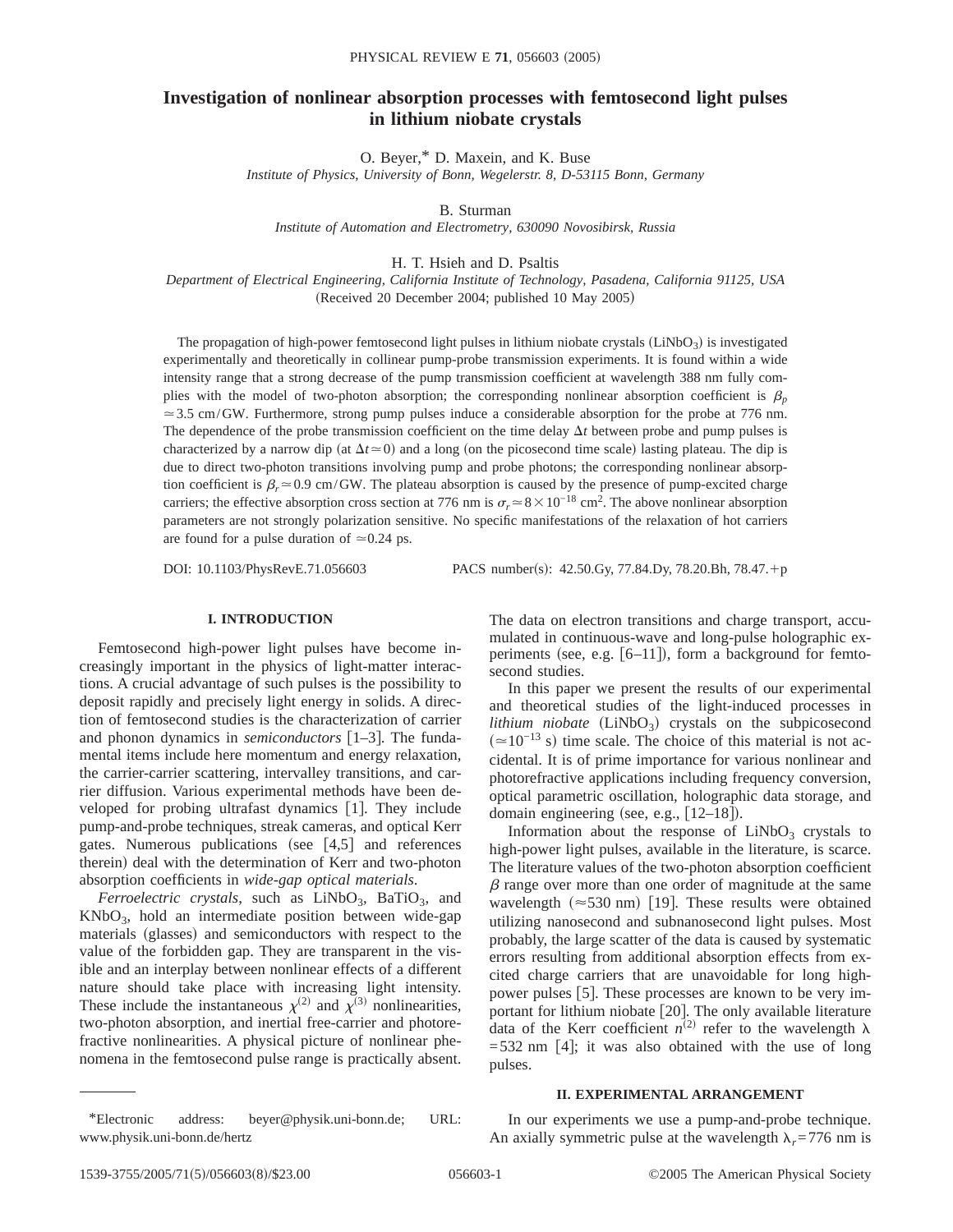

FIG. 1. Schematic diagram of a collinear pump-probe experiment; M is a dichroic mirror, L is a long-focus  $(500 \text{ mm})$  lens, F is a band edge filter for the pump light, D is a photodetector, DS is a probe delay stage, and R are reflectors.

obtained from a Ti:sapphire amplified laser system CPA-2010, Clark-MXR, Inc. The temporal full width at half maximum (FWHM) of the pulse intensity is  $\approx 0.24$  ps. About 4% of the pulse energy is tapped and serves as the incident probe. The rest of the pulse is passed through a 1-mm-thick BBO ( $\beta$ -BaB<sub>2</sub>O<sub>4</sub>) crystal to generate a pump pulse at the wavelength  $\lambda_p$ =388 nm. The remaining 776 nm light in the pump beam is blocked with the help of dielectric filters.

The experimental setup is shown schematically in Fig. 1. Pump and probe pulses are incident normally and collinearly onto the *YZ* face of a LiNbO<sub>3</sub> sample. The arrival time of the probe pulse can be tuned by a variable-delay stage. The polar **c** axis of the sample is parallel to the *Z* axis. The input polarization vector of the pump pulse is either parallel or perpendicular to the **c** axis. The spatial FWHM of the pulses at the input face is about 0.6 mm. The peak intensity of the pump pulse  $I_p^0$  ranges from  $\simeq$  1 to  $\simeq$  276 GW/cm<sup>2</sup>. The maximum pump pulse fluence is about 59 mJ/cm<sup>2</sup>. The output energy of the pump and probe pulses can be measured separately by a photodetector.

The difference in the wavelengths  $\lambda_r$  and  $\lambda_p$  enables us to separate easily the transmitted pump and probe signals. On the other hand, the collinear propagation of the pump and probe pulses simplifies the modelling procedures.

Four different samples of  $LiNbO<sub>3</sub>$ , labeled as 1, 2, 3, and 4, are used in our experiments. The values of the thickness *d* for them are 1, 0.5, 0.07, and 0.07 mm, respectively. Samples 1, 2, and 3 are nominally undoped and possess very small  $(\alpha_0 \le 0.1 \text{ cm}^{-1})$  linear absorption coefficients at 388 and 776 nm. Sample 4 is iron doped; the iron concentration  $c_{\text{Fe}}$  is about 5.6×10<sup>19</sup> cm<sup>-3</sup> and the linear absorption coefficient  $\alpha_0$  at 388 nm is about 15 cm<sup>-1</sup>. For all the samples and wavelengths used, the linear absorption is negligibly small i.e.,  $\alpha_0 d \ll 1$ .

## **III. PUMP-PULSE PROPAGATION UNDER STRONG TWO-PHOTON ABSORPTION**

Figure 2 shows the pump transmission coefficient  $T_p$ —i.e., the fraction of the fs pulse that is transmitted. In this experiment just single pulses of 388 nm wavelength are employed. The  $T_p$  values are plotted versus the peak pump pulse



FIG. 2. Transmission coefficient  $T_p$  versus peak pump pulse intensity  $I_p^0$ . The squares, triangles, and crosses correspond to samples 1, 2, and 3, respectively.

intensity  $I_p^0$ . It is obvious that the pulses are strongly absorbed for high incident intensities. In the following we will see whether these data can be explained assuming that twophoton absorption is the dominating process.

The relevant light absorption coefficient is  $\alpha_p = \beta_p I_p$ , where  $I_p$  is the pump intensity and  $\beta_p$  is the quadratic absorption coefficient at the pump wavelength  $\lambda_p$ ; linear absorption is supposed to be negligible.

In the actual case (see Fig. 1), the pump intensity obeys the one-dimensional nonlinear wave equation

$$
\left(\frac{\partial}{\partial x} + \frac{1}{v_p} \frac{\partial}{\partial t}\right) I_p = -\beta_p I_p^2,\tag{1}
$$

where *x* is the propagation coordinate and  $v_p = c/n_p$  is the pulse velocity with  $n_p$  being the relevant refractive index. This equation follows from Maxwell's equations under the assumptions of negligible diffraction divergence and frequency dispersion, which are well justified for our experimental conditions. It has to be supplemented by a boundary condition at the input face  $x=0$ . Here we use a Gaussian input profile

$$
I_p(x=0) = I_p^0 \exp[-(t/t_p)^2 - (r/r_p)^2],
$$
 (2)

where  $I_p^0$  is the input peak intensity and  $r = (y^2 + z^2)^{1/2}$  is the radial coordinate while  $r_p$  and  $t_p$  characterize the pump beam radius and the temporal half-width.

One can check straightforwardly that the solution of Eq.  $(1)$  meeting the boundary condition  $(2)$  is given by

$$
\frac{I_p^0}{I_p} = \beta_p I_p^0 x + \exp\left[\frac{(t - x v_p^{-1})^2}{t_p^2} + \frac{r^2}{r_p^2}\right].
$$
 (3)

This relation describes the propagation of the pump pulse with the velocity  $v_p$ , the decrease of the peak intensity, and the change of the spatiotemporal profile. The combination  $x - v_p t$  that enters this relation can be considered as the spatial variable in the coordinate frame moving with the pulse velocity  $v_p$ . By setting  $r=0$  and  $v_p t=x$  one finds that the peak intensity decreases as  $(1+\beta_p I_p^0 x)^{-1}$  with increasing propagation distance *x*. By setting  $v_p t = x$  we find out how the transverse beam profile is changing with increasing  $\beta_p I_p^0 x$  product  $(see Fig. 3).$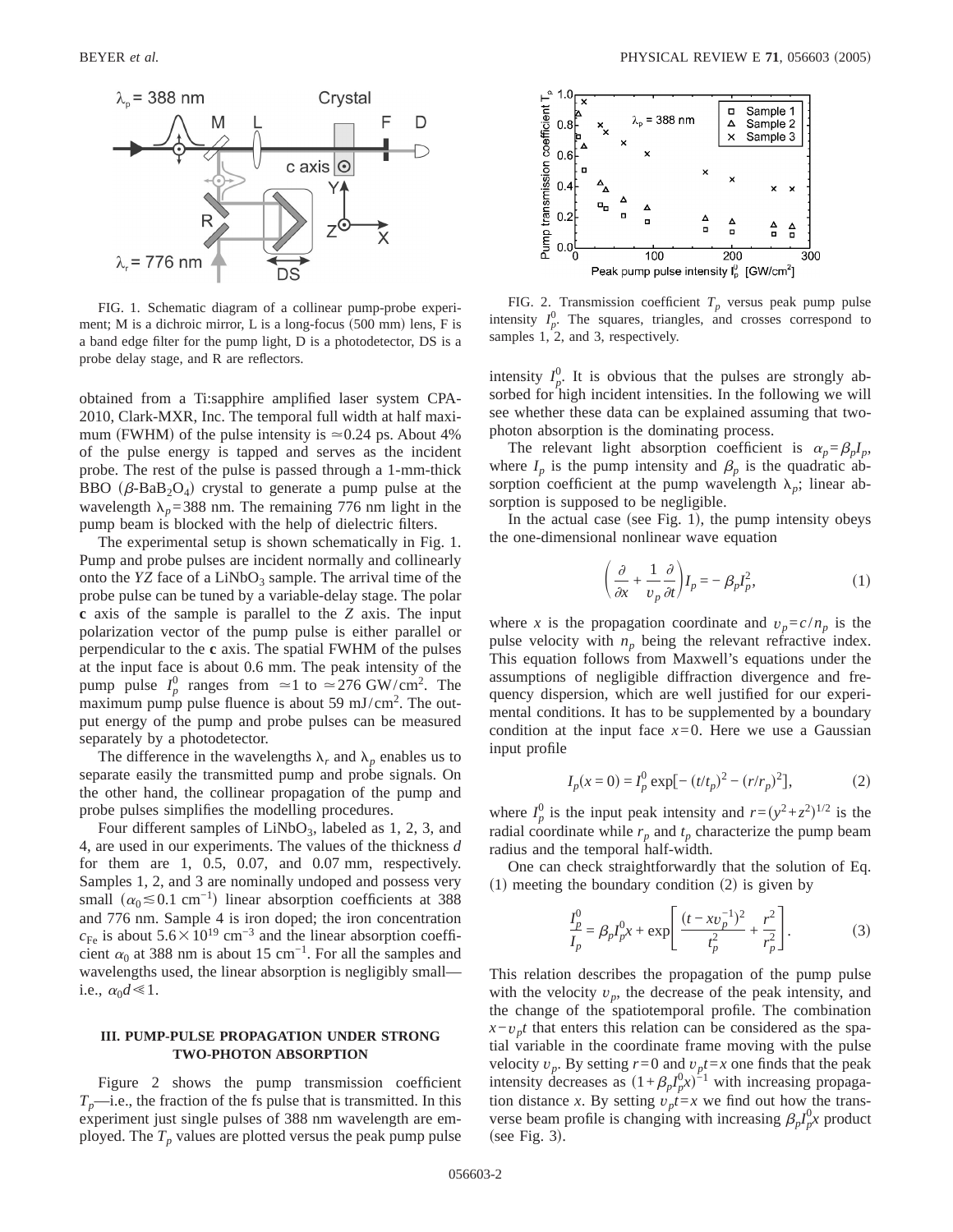

FIG. 3. Transverse beam profile (normalized intensities) for different values of the product  $\beta_p I_p^0 x$ . Lines 1, 2, and 3 are plotted for  $\beta_p I_p^0 x=0$  (the input shape), 10, and 100.

A strong flattening of the top of the pulse is evident; it is caused by the preferential light absorption at the beam center. The same flattening takes place for the temporal shape of the pulse at  $r=0$ .

Next we calculate the main measurable characteristic of the pump transmission—the normalized transmission coefficient  $T_p$ . It is defined as the ratio of the output pulse energy, measured by the photodetector (see Fig. 1), to the input pulse energy (reflections from the input and output faces can, when necessary, be taken into account). By integrating the output intensity  $I_p(d, r, t)$  over the time and the transverse coordinates *y* ,*z* and dividing the quantity calculated by its value at *d*=0, we obtain

$$
T_p = \frac{2}{q_p \sqrt{\pi}} \int_0^\infty \ln(1 + q_p e^{-s^2}) ds.
$$
 (4)

The transmission coefficient depends only on a single nonlinear absorption parameter  $q_p = \beta_p I_p^0 d$ ; for  $q_p = 0$  and  $\infty$ , we have  $T_p = 1$  and 0, respectively. The solid line in Fig. 4 shows the calculated dependence  $T_p(q_p)$ . After a rapid initial fall, the further decrease of  $T_p$  occurs very slowly; this is indeed due to the relatively weak energy absorption at the pulse wings. Even for an extremely high nonlinear absorption pa-



FIG. 4. Dependence of the transmission coefficient  $T_p$  on  $\beta_p I_p^0 d$ . The solid line (characteristic curve) is calculated from Eq.  $(4)$ . The squares, triangles, and crosses represent the experimental data on  $T_p(l_p^0d)$ , scaled by a factor of  $\beta_p$ =3.5 cm/GW, for samples 1, 2, and 3, respectively.

rameter  $q_p = 100$ , about 8% of the incident energy is passing through.

Now we turn back to the experimental results shown in Fig. 2. In Fig. 4 they are shown again, but now plotted versus the dimensionless pump absorption parameter  $q_p = \beta_p I_p^0 d$ . The only variable parameter to fit the characteristic theoretical curve to all experimental data is the two-photon absorption coefficient  $\beta_p$ . An excellent agreement between theory and experiment for all three samples within the large intensity range is evident. This proves unambiguously that two-photon absorption is the reason for the pump attenuation.

The value of the two-photon absorption coefficient at 388 nm deduced from our experiment is  $\beta_p \approx 3.5$  cm/GW. The maximum value of the product  $\beta_p I_p^0 d$  is about 96, 48, and 7 for samples 1, 2, and 3, respectively; the pump pulse is subjected to a strong nonlinear absorption even in the relatively thin samples.

In the general case, the nonlinear absorption coefficient  $\beta_p$  is expected to be different for the *Z*- and *Y*-polarized pump beam. Our experiments have shown, however, that the corresponding difference is fairly small, less than 15%.

By varying the pump wavelength, it is possible to measure the dependence  $\beta_p(\lambda_p)$ . The corresponding data for the range  $(388-776 \text{ nm})$  are presented elsewhere [21]. As might be expected, the absorption coefficient  $\beta_p$  is strongly decreasing with increasing pump wavelength; it tends to zero when approaching the upper boundary of the above spectral interval.

Having understood the nonlinear pump propagation, we can now turn to studies of the influence of the pump on the probe pulse propagation.

# **IV. PROBE TRANSMISSION VERSUS PUMP-PROBE DELAY TIME**

#### **A. Experimental data**

Figure 5 shows the dependence of the probe transmission coefficient  $T_r$  at  $\lambda_r = 776$  nm on the time delay  $\Delta t$  between readout (probe) and pump pulses on the picosecond time scale for sample 4  $(d=0.07 \text{ mm})$  and four different values of the pump intensity; both pulses are  $Y$  polarized (ordinary waves). In all experimental curves  $\Delta t$  is defined to be zero when  $T_r$  reaches the smallest value.



FIG. 5. Normalized transmission coefficient  $T_r$  for the probe pulse versus the time delay  $\Delta t$  for sample 4 and four different values of the pump intensity. The stars, crosses, circles, and squares correspond to  $I_p^0 \approx 43$ , 68, 93, and 139 GW/cm<sup>2</sup>, respectively.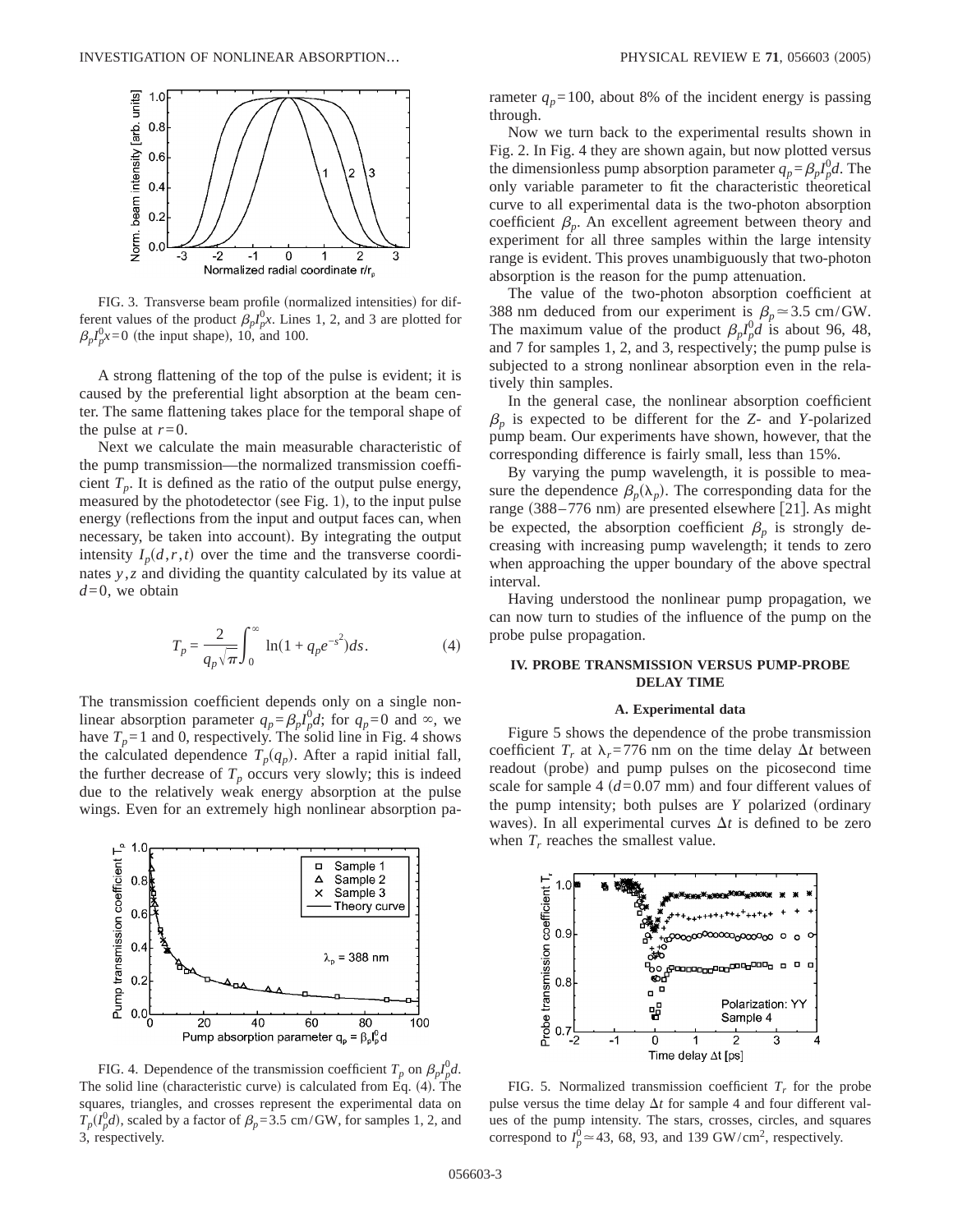

FIG. 6. Transmission coefficient  $T_r$  versus  $\Delta t$  for different pump and probe polarizations; the first and second characters of each pair in the inset (e.g., *YZ*) specify the orientation of the polarization vector of the pump and probe pulses, respectively.

This dependence is highly remarkable. It is characterized by a narrow dip (its temporal width is comparable with that of the pulses) followed by a quasipermanent section (plateau). Both the minimum and plateau values of  $T_r(\Delta t)$  decrease nonlinearly with increasing pump intensity. One can see also that the decrease of the plateau  $T_r^{plat}$  with increasing  $I_p^0$  occurs faster than that of the minimum value  $T_r^{min}$ .

The influence of the pump and probe polarizations on the probe transmission is illustrated by Fig. 6. It shows the dependence  $T_r(\Delta t)$  for sample 4,  $I_p^0 \approx 105$  GW/cm<sup>2</sup>, and four different combinations of beam polarizations, including the cases of orthogonal polarizations.

The dip is more pronounced for parallel polarization of the pump and probe pulses  $(ZZ$  and  $YY)$ ; the influence of the orientation of the polarization plane is fairly weak. The plateau value of  $T_r(\Delta t)$  is determined by the probe polarization; it is slightly larger for the *Z*-polarized probe beam.

In relatively thick samples the dependence  $T_r(\Delta t)$  experiences distortions (see Fig.  $7$ ). The dip is noticeably asymmetric in this case and its temporal width is larger than that in Fig. 5. Despite the fact that the maximum value of  $q_p$  is about 60 in Fig. 7, the value  $T_r^{min} \approx 0.66$  is not much smaller than that in the case of  $q_p \approx 4 \left( T_r^{\text{min}} \approx 0.74 \right)$  (see the data of Fig.  $6$ ).

Last, we have measured the dependences of the dip and plateau amplitudes on the pump absorption parameter  $\beta_p I_p^0 d$ .





FIG. 8. Dependence of the dip and plateau amplitudes on the product  $\beta_p I_p^0 d$  for sample 3 and two different pump-probe polarization states. The points are experimental data and the solid lines are theoretical fits.

It was done for thin  $(70 \mu m)$  samples where the dip shape is symmetric. The dip and plateau amplitudes are determined as  $1 - T_r^{min} - \frac{1}{2} [1 - T_r(\Delta t = 2 \text{ ps})]$  and  $1 - T_r(\Delta t = 2 \text{ ps})$ , respectively.

The points in Fig. 8 show the corresponding experimental data for two different polarization cases *YY* and *ZZ*. One sees that the dip amplitude tends to saturate with increasing  $\beta_p I_p^0 d$ while the plateau amplitude shows no saturation. The solid lines in Fig. 8 show a theoretical fit (see the next two subsections for details).

#### **B. Modeling of probe transmission**

The plateau section in the dependence  $T_r(\Delta t)$  can be attributed to the absorption of the probe pulse by charge carriers (electrons and/or holes) that are excited via the pumpinduced two-photon process. Recombination of the photoexcited carriers is not expected to occur on the picosecond time scale  $[1,22]$ . Some polarization dependence of the plateau value is explained by the crystal anisotropy.

The dip in the  $T_r(\Delta t)$  curve represents a new effect. It contrasts with the effect of increasing probe intensity owing to coherent (parametric) pump-probe interactions which is known for a number of semiconductors  $[23-25]$ . The decrease of the probe pulse intensity in the presence of the pump pulse is obviously of a different origin. We attribute it to direct band-band transitions involving simultaneously pump and probe photons; their total energy  $(\simeq 4.8 \text{ eV})$  exceeds the width of the forbidden gap of LiNbO<sub>3</sub> ( $\approx$ 3.9 eV). It is not surprising that identical polarizations of the pump and probe facilitate this two-photon process.

Since the dip and plateau are of different physical origins, we model them separately.

## *1. Shape of the dip*

FIG. 7. Normalized transmission coefficient  $T_r$  for the probe pulse versus the time delay  $\Delta t$  for sample 1 ( $d=1$  mm) and four different values of the pump intensity. The stars, crosses, circles, and squares correspond to  $I_p^0 \approx 24$ , 49, 101, and 147 GW/cm<sup>2</sup>, respectively.

The instantaneous contribution to the pump-induced absorption at the probe wavelength  $\lambda_r$  can be characterized by the absorption coefficient  $\alpha_r = \beta_r I_p$ , where  $\beta_r$  is a new twophoton coefficient. The relevant linear evolution equation for the probe intensity  $I_r$  has the form [compare to Eq. (1)]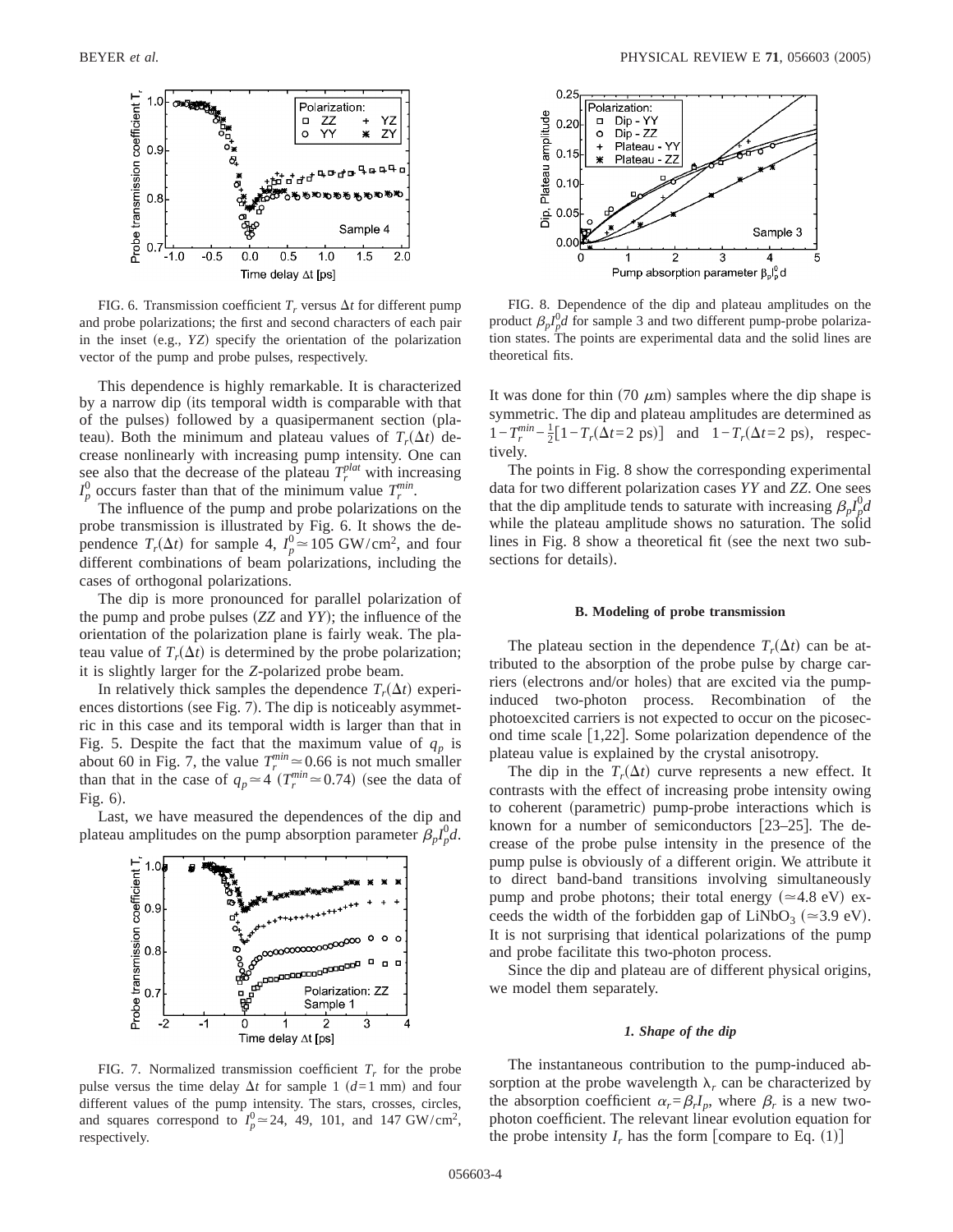$$
\left(\frac{\partial}{\partial x} + \frac{1}{v_r} \frac{\partial}{\partial t}\right) I_r = -\beta_r I_r I_p,\tag{5}
$$

where  $v_r = c/n_r$  is the probe pulse velocity and  $n_r$  is the refractive index at  $\lambda_r$ . Since  $I_r \ll I_p$ , the probe cannot influence the pump intensity distribution  $I_p(x, r, t)$ ; the latter is given by Eq.  $(3)$ .

To solve Eq.  $(5)$ , it is useful to transfer from *x* and *t* to the independent variables  $x' = x$  and  $t' = t - xv<sub>r</sub><sup>-1</sup>$ ; this means the transition into a coordinate frame moving with the probe pulse velocity. In the new variables Eq.  $(5)$  simplifies to

$$
\partial I_r / \partial x' = -\beta_r I_r I_p. \tag{6}
$$

After simple calculations we obtain from here the following explicit relation for the output intensity of the probe pulse  $I_r^d = I_r(d, t, r)$  (in the *x*, *t* terms):

$$
I_r^d = I_r(0, t - t_0, r) \exp\left[-\beta_r \int_0^d I_p(x, t - t_0, r) dx\right],\tag{7}
$$

where  $t_0 = d/v_r$  is the probe pulse traveling time and  $I_r(0,t,r)$ is the input intensity for the probe.

Let the input profile of the probe beam be given by

$$
I_r(0,t,r) = I_r^0 \exp\left[-\frac{(t-\Delta t)^2}{t_p^2} - \frac{r^2}{r_p^2}\right],
$$
 (8)

where  $\Delta t$  is the delay time between probe and pump pulses. It is assumed, in accordance with the experimental conditions, that the probe pulse duration and transverse width at the input are the same as those of the pump, compare with Eq.  $(2)$ .

Using Eq. (3) and integrating  $I_r(d,t,r)$  over the time *t* and the transverse coordinates *y*, *z*, one can calculate the normalized transmission coefficient of the probe pulse  $T_r$ . The shape of the function  $T_r(\Delta t)$  is controlled by three dimensionless parameters: the known pump absorption parameter *qp*  $\hat{\theta}_p = \beta_p I_p^0 d$ , the ratio  $\beta_r/\beta_p$ , and  $\delta_0 = \tilde{v}_p^{-1} - v_r^{-1} d / t_p$ =s*np*−*nr*d*d*/*ctp*. The last parameter is responsible for the broadening and asymmetric distortions of the dip. In LiNbO<sub>3</sub>, the difference  $n_p - n_r$  is  $\approx 0.2$  for the ordinary waves (the *YY* case) and  $\approx 0.17$  for the extraordinary waves (the *ZZ* case) [26]. In both polarization cases, the parameter  $\delta_0$  can be estimated as  $1/3$  for our thin  $(0.07 \text{ mm})$  samples and 5 for our thick (1 mm) sample.

We consider first the dip shape for the thin samples where the effects of broadening and distortion can be neglected in the leading approximation. By setting  $v_p = v_r$ , one can obtain from Eq.  $(7)$ , after intermediate integrations,

$$
T_r = \frac{e^{-(\Delta t/t_p)^2}}{\sqrt{\pi a q_p}} \int_{-\infty}^{\infty} e^{2s\Delta t/t_p} [(1+q_p e^{-s^2})^a - 1] ds, \qquad (9)
$$

where  $a = (\beta_p - \beta_r)/\beta_p$ . As follows from here,  $T_r$  is an even function of  $\Delta t$ ; i.e., the dip shape is symmetric.

In the limit of weak pump absorption,  $q_p \le 1$ , Eq. (9) transforms into the following simple relation:



FIG. 9. The normalized transmission coefficient  $T_r$  versus  $\Delta t/t_p$ for  $\beta_r/\beta_p=0.2$  and  $q_p=1, 2, 4, 8,$  and 16 (curves 1, 2, 3, 4, and 5, respectively).

$$
T_r \simeq 1 - \frac{\beta_r I_p^0 d}{2\sqrt{2}} \exp\left[-\frac{(\Delta t)^2}{2t_p^2}\right].
$$
 (10)

Thus we have a Gaussian-shaped dip for  $T_r(\Delta t)$ . Its temporal width is larger than that of the input pulses by a factor of  $\sqrt{2}$ . The amplitude of the dip, 1-*T<sub>r</sub>*(0), grows linearly with increasing pump intensity  $I_p^0$  and probe absorption coefficient  $\beta_r$ .

Unfortunately, the field of applicability of the approximation of weak pump absorption is rather narrow. If  $q_p \ge 1$ , the dip amplitude depends nonlinearly on  $I_p^0$ . Figure 9 shows the dependence of  $T_r$  on the normalized delay time  $\Delta t/t_p$  plotted on the basis of Eq. (9) for  $q_p=1, 2, 4, 8,$  and 16; the ratio  $\beta_r/\beta_p$  is set to be equal 0.2. One can see that the width of the dip gradually becomes larger with increasing  $\beta_p I_p^0 d$  product. The shape of the dip is not Gaussian in the general case.

The dependence of the dip amplitude on the pump absorption parameter  $q_p$  is shown in Fig. 10 for four representative values of the ratio  $\beta_r/\beta_p$ . This dependence is linear only for  $q_p \leq 1$ ; outside this range the dip amplitude experiences a strong saturation. The amplitude of the dip grows noticeably with increasing  $\beta_r/\beta_p$  ratio. Since the coefficient  $\beta_p$  is known from the pump absorption experiments, it is possible to estimate the value of  $\beta_r$  from the pump-probe experiments (see below).

Consider last the effects of broadening and distortion of the dip caused by the difference in the pump and probe velocities; these effects are expected to be significant for our



FIG. 10. Dependence of the dip amplitude on  $q_p$ ; lines 1, 2, 3, and 4 are plotted for  $\beta_r/\beta_p=0.1$ , 0.2, 0.3, and 0.4, respectively.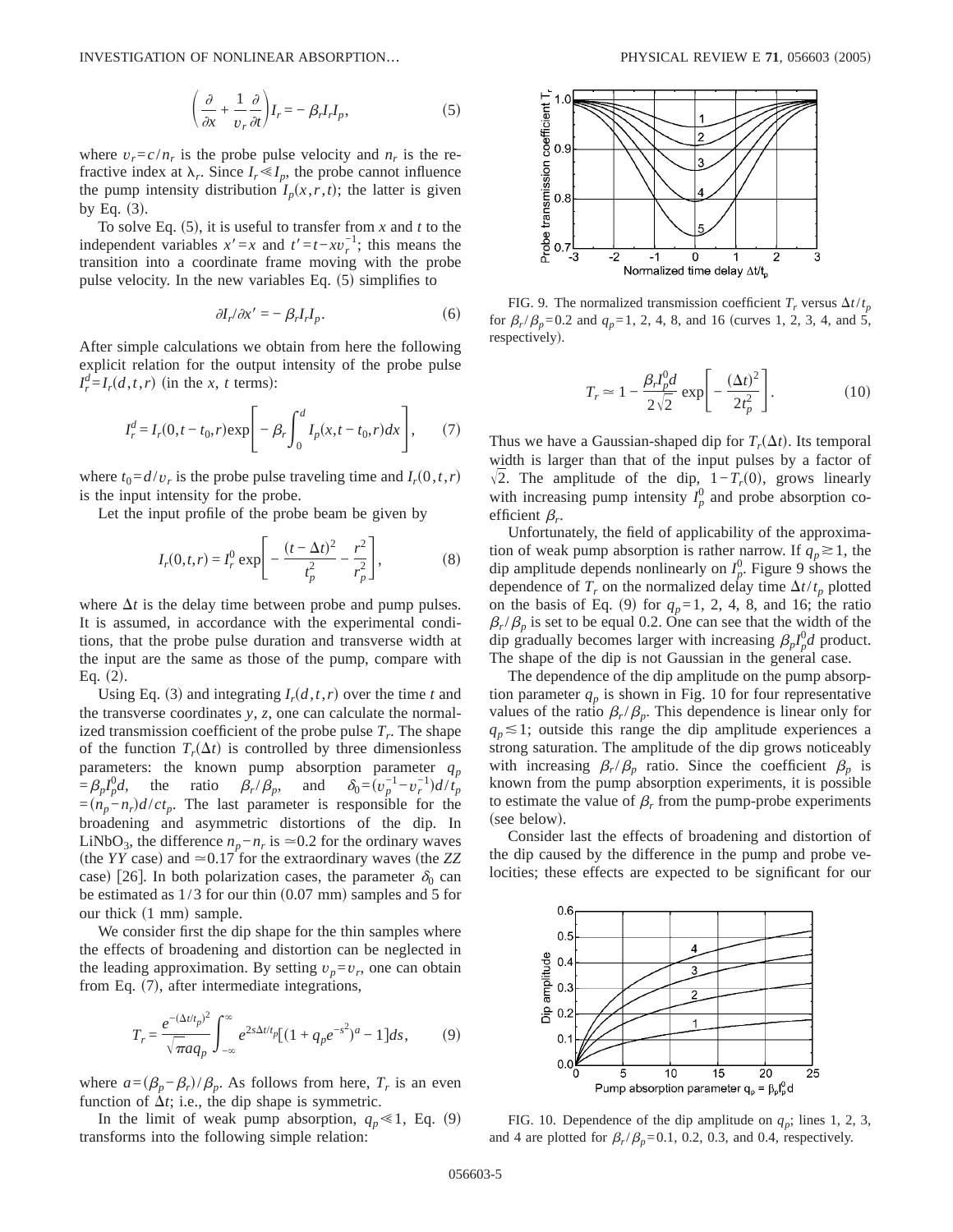

FIG. 11. The normalized transmission coefficient  $T_r$  versus  $\Delta t/t_p$  for  $d=1$  mm,  $\beta_r/\beta_p=0.2$ , and  $\delta_0=5$ . Curves 1, 2, 3, and 4 are plotted for  $q_p=1$ , 5, 10, and 20, respectively.

thick (1 mm) sample. By keeping  $v_p \neq v_r$  in Eq. (7), one can obtain the general relation

$$
T_r = \frac{1}{\sqrt{\pi}} \int_{-\infty}^{\infty} \exp[-(s - \Delta t/t_p)^2]
$$
  
 
$$
\times \int_{0}^{1} \exp\left[-\frac{\beta_r}{\beta_p} \int_{0}^{1} \frac{q_p f du}{q_p f u + \exp[(s - \delta_0 u)^2]}\right] df ds.
$$
 (11)

In the limiting case  $\delta_0=0$  two of three integrations can be performed analytically and we return to Eq.  $(9)$ .

Figure 11 shows the shape of the dip for  $\delta_0=5$  and several values of the pump intensity. One sees that the dip experiences a noticeable broadening and becomes asymmetric, its right wing being considerably longer than the left one. Qualitatively, these features are in good agreement with the experimental data for the 1-mm sample presented in Fig. 7. Furthermore, the dip amplitude is noticeably smaller in the thick sample under the condition that the values of  $\beta_p I_p^0 d$  be the same for the thin and thick crystals. This feature is also in line with our experimental data (compare Figs.  $5$  and  $7$ ). Note that according to Fig. 11 the minimum of the transmission can occur after  $\Delta t/t_p=0$ . This is not in contradiction to our experiment (e.g., Fig. 7), because there  $\Delta t/t_p$  was set to be zero at the minimum of the transmission.

#### *2. Plateau amplitude*

Since the pump excites carriers via direct two-photon transitions, it is able to induce an additional absorption for the probe. This pump-induced absorption is expected to remain until recombination of the photoexcited carriers occurs—i.e., at least on the picosecond scale.

We suppose that the two-photon absorption of the pump pulse results in generation of electron-hole pairs. The generation rate is  $\alpha_p I_p / 2\hbar \omega_p = \beta_p I_p^2 / 2\hbar \omega_p$ , where  $\hbar \omega_p$  is the energy of a single pump quantum. If *N* and *P* are the concentrations of photoexcited electrons and holes, respectively, we have, in terms of  $x^{\prime}, t^{\prime}$  (in the moving coordinate frame),

$$
\frac{\partial N}{\partial t'} = \frac{\partial P}{\partial t'} = \frac{\beta_p I_p^2}{2\hbar \omega_p} = -\frac{1}{2\hbar \omega_p} \frac{\partial I_p}{\partial x'}.
$$
(12)

Recombination processes are neglected in these equations.



FIG. 12. Dependence of the plateau amplitude on the pump absorption parameter  $q_p$ ; lines 1, 2, 3, 4, and 5 are plotted for *b* =0.01, 0.03, 0.06, 0.09, and 0.12, respectively.

In accordance with Eq.  $(12)$ , the free-carrier contribution to the absorption coefficient for the probe  $\alpha_r^f$  can be represented as

$$
\alpha_r^f(x',t') = -\frac{\sigma_r}{\hbar \omega_p} \frac{\partial}{\partial x'} \int_{-\infty}^{t'} I_p(x',t'')dt'',\tag{13}
$$

where  $\sigma_r$  is the effective absorption cross section of the photoexcited carriers at the readout wavelength  $\lambda_r$ . Since the function  $I_p(x', t')$  is known [see Eq. (3)] it is possible to calculate the above integral.

The probe intensity  $I_r(x', t')$  obeys the equation  $\partial I_r/\partial x'$  $=-\left(\beta_rI_p+\alpha_r^f\right)I_r$  [compare to Eq. (5)]. Its solution has the form

$$
I_r = I_r(0, t') \exp\bigg[ - \int_0^{x'} (\beta_r I_p + \alpha_r^f) dx'' \bigg].
$$
 (14)

The time dependence of  $I_r$  comes from the dependence of  $\alpha_r^f$ ,  $I_n$ , and  $I_r(x=0)$  on  $t'$ .

Consider the case when the pump pulse has passed through; i.e., the instantaneous processes are over. This corresponds to the plateau value of the probe transmission. Mathematically, we have to set  $I_p = 0$  in Eq. (14) and  $t' = \infty$  in Eq. (13); the value of  $\alpha_r^f$  depends then only on *x'* (and *r*) but does not depend on *t'*. Using Eq. (8) for  $I_r(0,t,r)$ , it is not difficult now to calculate the plateau value of the transmission coefficient  $T_r^{plat}$ ,

$$
T_r^{plat} = \int_0^\infty \exp\left[-f - bq_p\left(\frac{\sqrt{\pi}}{2}e^{-f} - \int_0^\infty \frac{ds}{q_p + e^{f+s^2}}\right)\right] df,
$$
\n(15)

where  $b=2\sigma_r t_p/\hbar\omega_p\beta_p d$  is a new dimensionless parameter. The value of  $T_r^{plat}$  depends on two characteristic parameters  $q_p$  and *b*; only the first of them depends on the pump intensity  $I_p^0$ . Since the decrease of  $T_r$  is relatively small in the experiments and the parameter  $q_p$  is definitely larger than unity, it is reasonable to expect that  $b \ll 1$ .

Lines 1–5 in Fig. 12 show the dependence of the plateau amplitude,  $1 - T_r^{plat}$ , on the pump absorption parameter  $q_p$  $=\beta_p I_p^0 d$  for five representative values of *b*. This amplitude grows quadratically for  $q_p \leq 1$  and almost linearly for  $1 \leq q_p \leq 15$ . Its saturation with increasing  $q_p$  occurs rather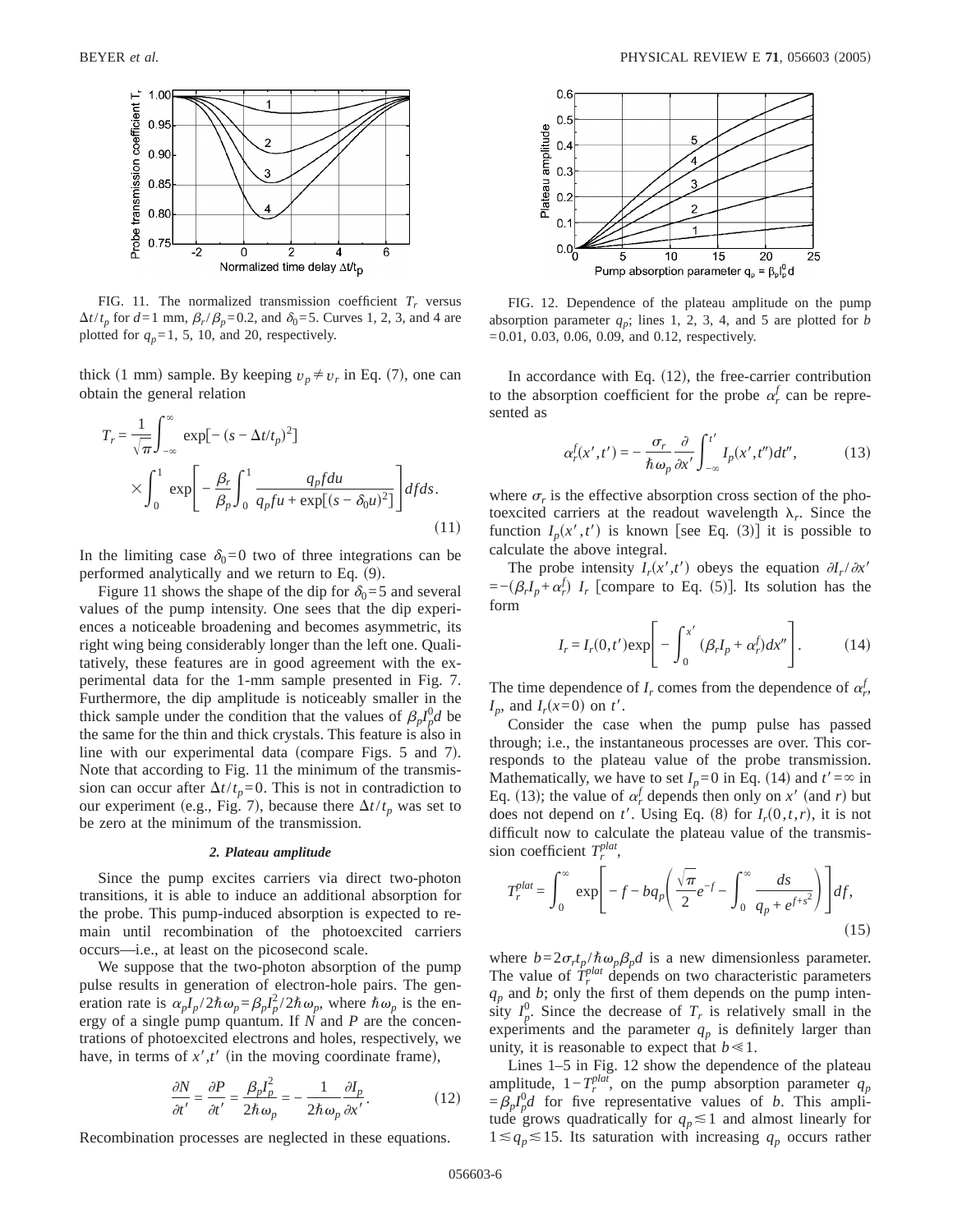slowly. The behavior of the dip amplitude within the same interval (see Fig. 10) is different. Since the value of  $q_p$  is known from pump-absorption experiments, it is possible to estimate *b* and the cross section  $\sigma_r$  from the data of pumpprobe experiments.

## **C. Comparison with experimental results and determination of probe absorption parameters**

In accordance with the theory, our experiment shows that the dip profile is almost symmetric in the thin  $(70 \mu m)$ samples (see Figs. 5 and 9). According to the experiments, the ratio FWHM of the dip / FWHM of pump pulse ranges from  $\simeq$  1.7 to  $\simeq$  2.1 for the thin samples. The theory predicts the range 1.4–1.6 for this ratio. The difference is not large. It can be explained by an uncertainty of the measurements and some contribution originating from different pump and probe velocities. Considerable broadening of the dip and the noticeable asymmetry of its shape in the 1-mm sample, observed experimentally (see Fig.  $7$ ), are in a good qualitative agreement with theory  $(Fig. 11)$ .

Figure 8 shows experimental data for the dependence of the dip and plateau amplitudes on the pump absorption parameter  $q_p$ , obtained for two different polarization cases, together with the theoretical fit. The fit parameters are the ratio  $\beta_r/\beta_p$  (for the dip amplitude) and  $b=2\sigma_r t_p/\hbar\omega_p\beta_p d$  (for the plateau amplitude). The agreement between theory and experiment is pretty good. Whereas the dip amplitude experiences a remarkable saturation with increasing  $q_p$ , the plateau amplitude shows no saturation within the experimental intensity range.

The ratio  $\beta_r/\beta_p$  deduced from the fit procedure is  $\approx 0.245$ for the *YY* case and  $\approx 0.235$  for the *ZZ* case. Thus, with an accuracy of  $(10-15)$ %, the value of  $\beta_r$  can be estimated as  $\approx$  0.88 cm/GW. The values of *b* can be estimated as  $\approx$  0.237 and  $\approx 0.138$  for the *YY* and *ZZ* cases, respectively. This gives, for the excitation cross section,  $\sigma_{yy} \approx 9.2 \times 10^{-18} \text{ cm}^2$ and  $\sigma_{zz} \approx 6.0 \times 10^{-18}$  cm<sup>2</sup>. With an accuracy of  $\approx 10\%$  the above estimates are applicable to sample 3.

## **V. DISCUSSION**

Below we discuss two important issues that are closely related to the results obtained.

*General physical picture*. According to the data of our collinear pump-probe experiments, the action of strong femtosecond pulses at 388 nm on  $LiNbO<sub>3</sub>$  meets the following physical picture.

(i) Initially, an instantaneous generation of free carriers takes place owing to direct two-photon processes. The corresponding nonlinear absorption coefficient is pretty high,  $\beta_n \approx 3.5$  cm/GW, so that the pump pulse experiences a strong attenuation even in relatively thin samples.

(ii) The pump-excited carriers do not experience recombination to the levels where they originate from at least on the time scale of tens of picoseconds. These carriers are responsible for the quasipermanent probe absorption (absorption plateau) at 776 nm.

(iii) When a weak probe pulse at 776 nm is overlapping

(in time and space) with a strong pump pulse, an additional instantaneous probe absorption, involving pump and probe photons, takes place. This nonlinear absorption causes a pronounced dip in the dependence of the probe transmission on the delay time between pump and probe pulses. The relevant nonlinear absorption coefficient is also pretty high,  $\beta_r$  $\simeq$  0.88 cm/GW.

*Carrier relaxation*. What happens with free carriers excited by pump pulses into the conduction and valence bands and what is the nature of carriers responsible for the plateau in the probe absorption?

The energy of two pump quanta,  $2\hbar\omega_p \approx 6.4 \text{ eV}$ , exceeds noticeably the energy gap of LiNbO<sub>3</sub> crystals ( $\approx$ 3.9 eV). Therefore the band energy of photoexcited hot carriers exceeds considerably the thermal energy,  $k_B T \approx 0.026$  eV. At the first steps of establishment of the thermal equilibrium, energy relaxation and thermalization of hot carriers take place. The characteristic time of this process lies typically in the range  $(10^{-13} - 10^{-12})$  s [1,22]. When the energy relaxation is over, the electrons (holes) occupy energy levels at the bottom (top) of the conduction (valence) band and/or shallow levels in the close vicinity of these bands. The subsequent recombination occurs much slower, typically during the time  $\geq 10^{-9}$  s. Details of the final relaxation stage depend greatly on the concentration and position of the energy levels in the forbidden energy gap. These levels can originate from doping and from partial disorder of the crystal structure.

The data  $T_r(\Delta t)$  obtained in the thin samples (see Fig. 5) show no indication of an energy relaxation of hot carriers. No new temporal features with a characteristic scale essentially different from the pulse duration can be seen. This means that either the probe absorption cross section does not depend on the carrier energy or the time of energy relaxation is shorter than the pulse duration. The second possibility looks most probable and it does not contradict the above general estimates. If it is the case, shorter pulses are needed to monitor the energy relaxation. The asymmetry of the dip shape in the thick sample (see Fig. 7), which might, by itself, be interpreted as the effect of energy relaxation, is explained by the difference in the pump and probe velocities.

Most probably the pump-excited carriers, which are responsible for the plateau section of the probe transmission, occupy shallow levels near the conduction band. The presence of such levels, attributed usually to the structural  $\text{Nb}_{\text{Li}}^{4+}$ defects of  $LiNbO<sub>3</sub>$  (small polarons), is known from pulse experiments on light-induced infrared absorption  $[20,27]$ . Recombination of such excited localized electrons occurs on the time scale  $10^{-8}-10^{-5}$  s and follows the stretchedexponential law typical for disordered materials.

#### **VI. CONCLUSIONS**

Two-photon absorption processes strongly affect the propagation of high-power femtosecond pump pulses in  $LiNbO<sub>3</sub>$  at 388 nm. The corresponding nonlinear absorption coefficient,  $\beta_p \approx 3.5$  cm/GW, does not show a strong dependence on light polarization and crystal doping.

Strong pump pulses induce instantaneous and quasipermanent contributions to probe absorption at 776 nm. The